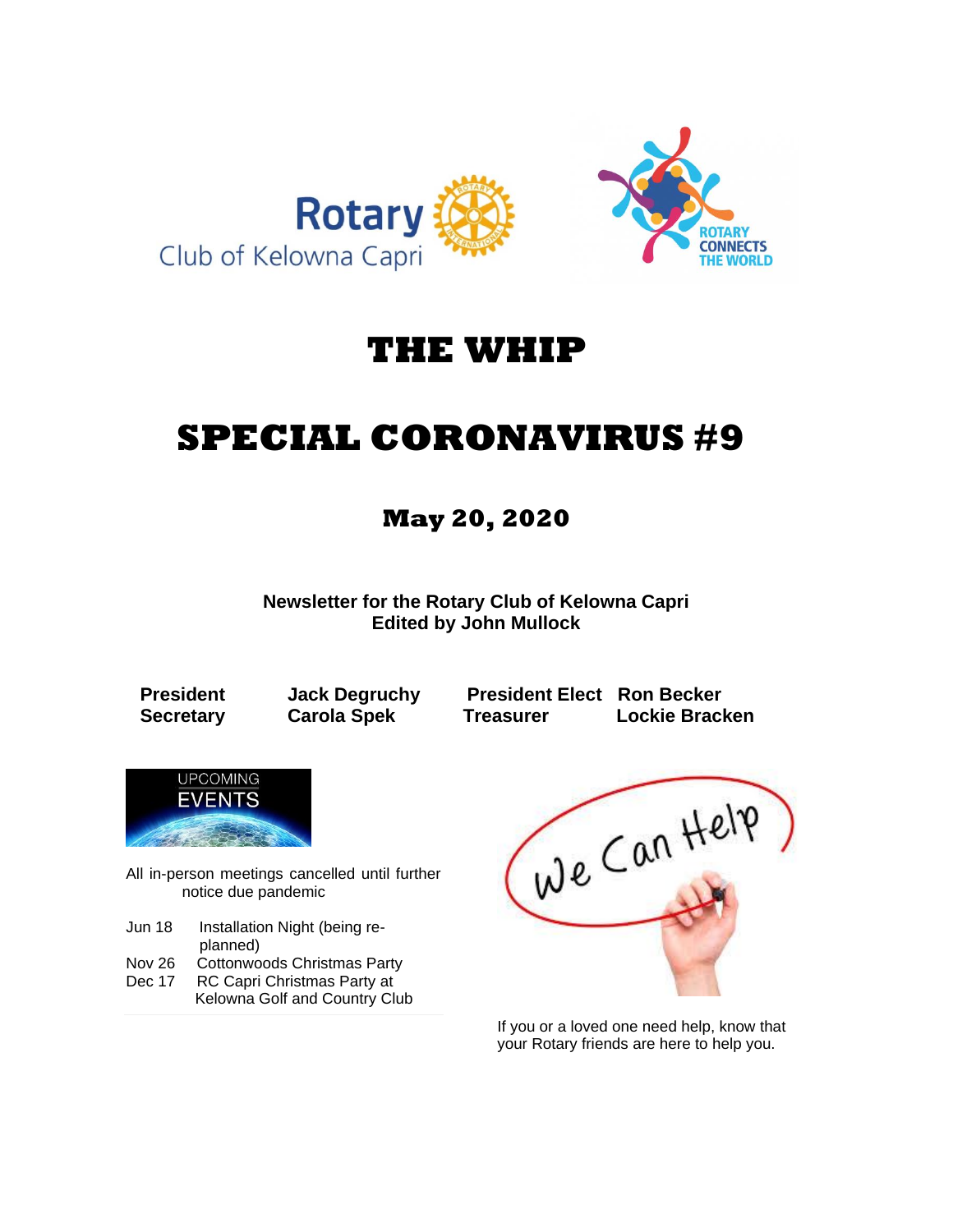#### **ZOOM MEETING – May 7, 2020**

#### **In Attendance**



*A good turnout*

What occurred will be reported in Club News. Peter has also been making a video of the entire meeting.

May 14<sup>th</sup> meeting

#### [www.dropbox.com/t/gHqErY1Gk8lEdC7S](http://www.dropbox.com/t/gHqErY1Gk8lEdC7S)

#### **SIGNS SIGNS EVERYWHERE THERE'S SIGNS**

In 20 years when kids ask about the 2020 toilet paper shortage,

I'm telling them we had to drag our butt's across the lawn.

In the snow.

Uphill. Both ways.

I try to be a nice person but sometimes my mouth doesn't cooperate.

© BRIGHTSIDE



**2020 IN ONE SENTENCE: A roll of toilet** paper is worth more than a **barrel of oil.**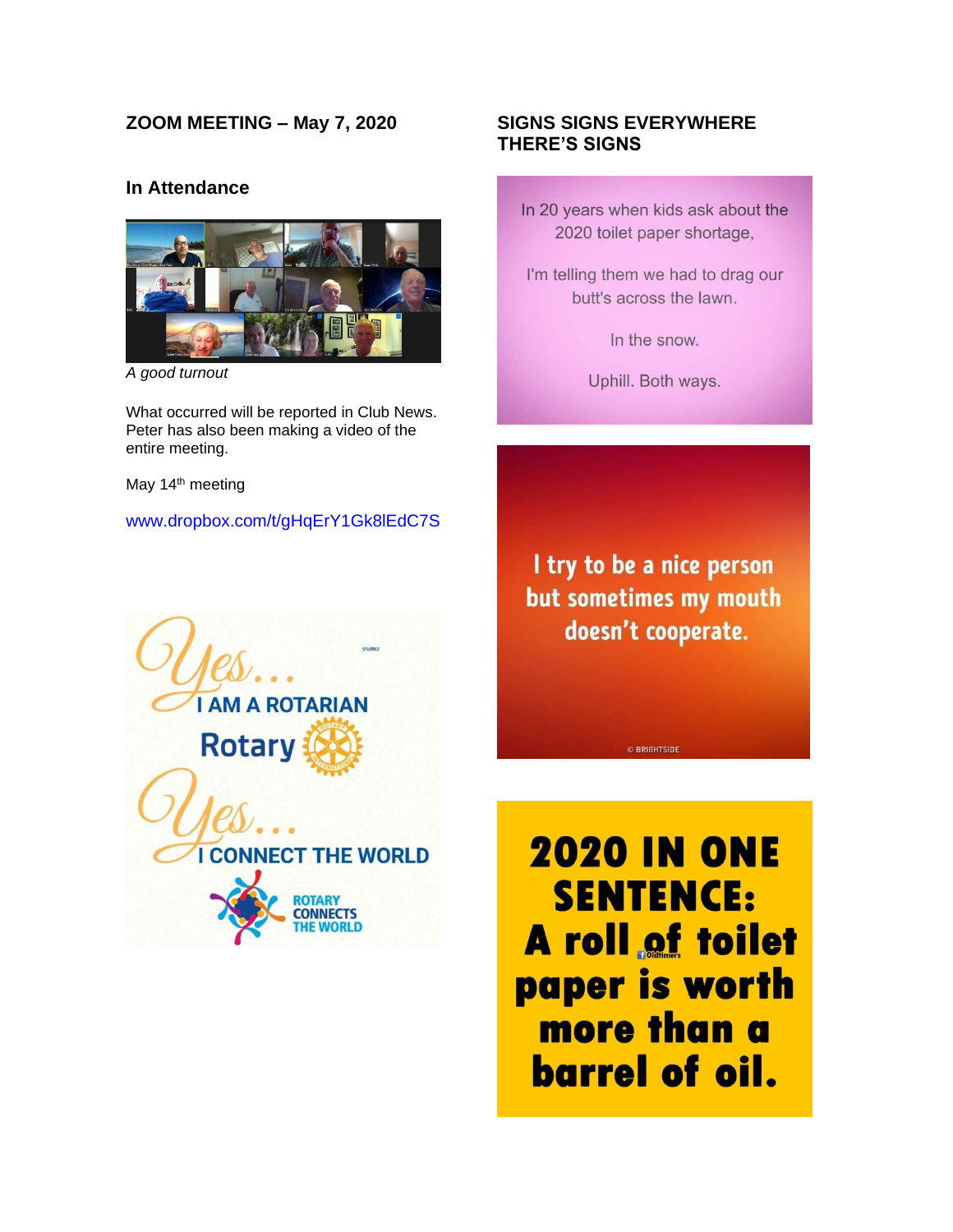



**Update on Former Members and Spouses –** This update was sent to me by Glenna. Thanks Glenna!

*I called Dorothy to see how she was doing. She is doing great. Does outdoor exercises to music at Missionwood. Plays bridge with a friend of course using social her as well but they stay daily in touch by phone. Jim is managing as best as he can. Does not walk anymore but scoots round on the seat of his walker. Both are praying the day Dorothy can come back and visit.*

*I also contacted Theresa find out she is just getting over pneumonia. She just finished her last course of antibiotics but finds she gets tired easily. Her kids remind her she is not as young as she used to be. WE had a nice chat; she is such a positive person. Brought her up to speed on what Art and I have been doing and how the club is managing with Zoom meetings. She was impressed that we could still meet on a regular basis. I said well that's technology for you.*

*I have been contacting these two every two or three weeks. This was the longest I had gone and not know about Theresa was a bit of a shocker, but she sounds good she just needs to rest up. Dorothy never changes. Always upbeat loves to have a conversation literally with anyone and is always interested in what you are doing.*

**East Kelowna Hall Project–** Bob reported that he sent an email to his contact but hasn't received a reply. Perhaps COVID-19 has stuck its busy little fingers in here as well.

**Peace Park** – Planning is still ongoing with the goal of obtaining support from the city as well as a grant.

**Christmas in a Bottle –** still looking for a volunteer to assist and eventually replace Glenna on this project.

**Installation Night –** still in the twilight zone. Ron said that it won't be occurring at the golf course we might have to hold the Installation by ZOOM with the dinner later at the Coast Capri.

**DISTRICT VIDEO SITE -** The District has a Vimeo Pro subscription with many videos for training and inspiration.

<https://vimeo.com/rotary5060>

#### **NEXT WEEK'S MEETING**



Thursday May 21, 2020 at 7 pm

We will be joined by representatives from Nourish Families. Please check out their website at<https://nourishfamilies.com/>

A meeting URL will be sent out.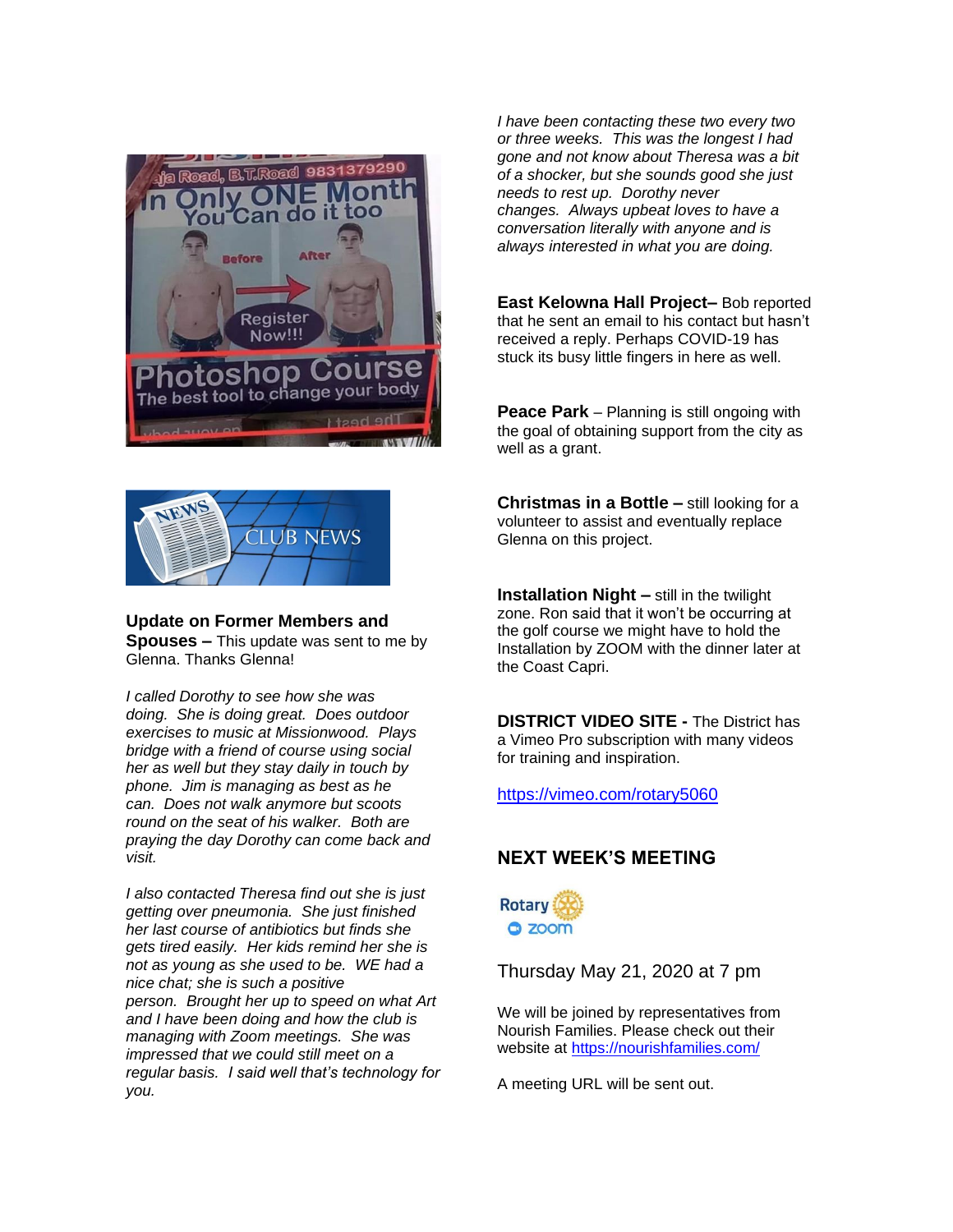#### **HUMOUR**







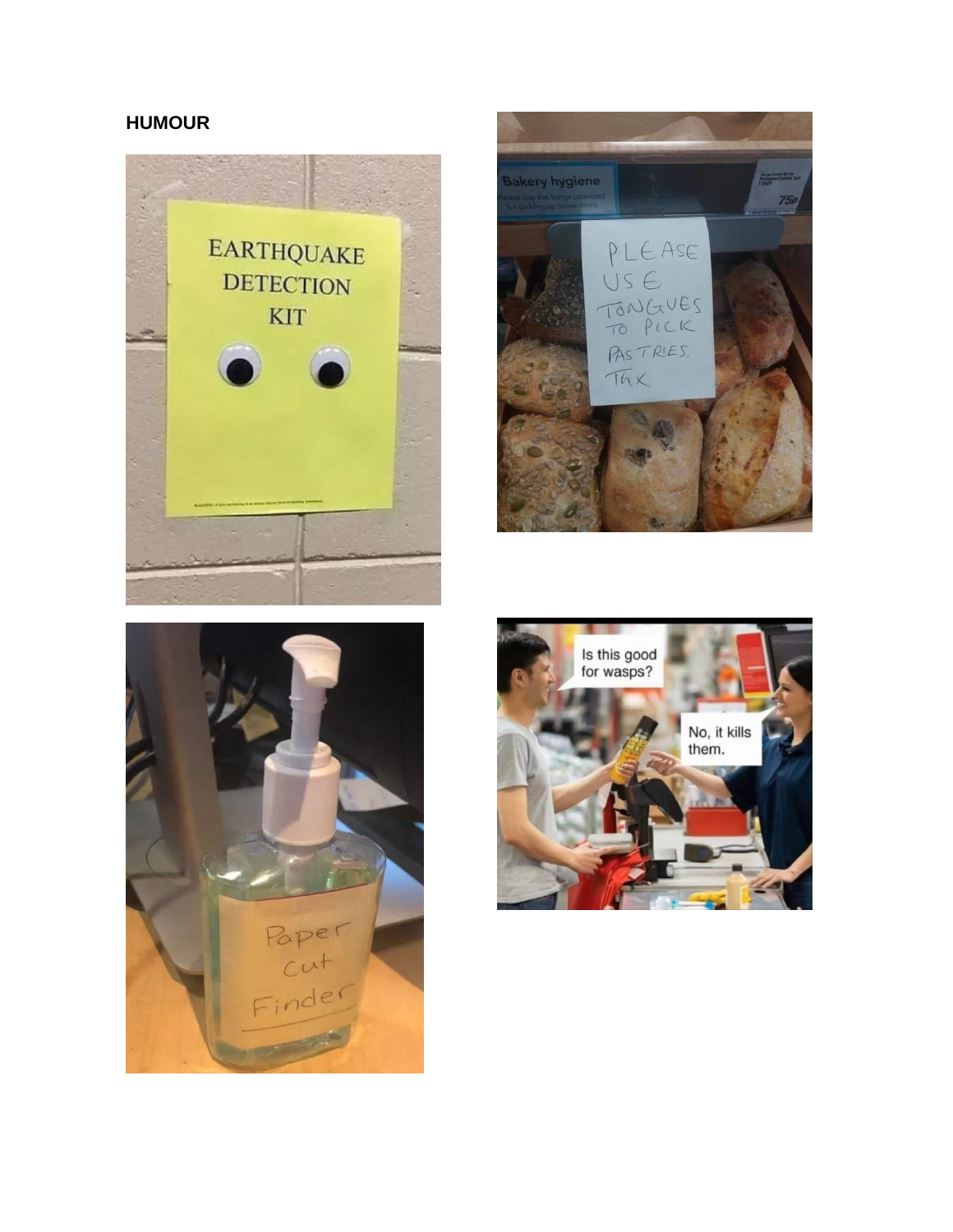#### **GALLERY**



*Mangoes Lychees by Brett Buckley (Australia)*



*Black or White by Jasmina Seidl (Germany)*



*Song of Creation by Noah Bradley (USA)*

#### **ADVERTISING**



Email: ronbecker@telus.net

Kelowna, BC V1Y 8R4

Licenced Assistant: Darcy Letendre ACS AIAA<br>Phone: (778) 363-3168 Email: darcyletendre@telus.net



**White's Barbecue and Fireplace Centre 160-2000 Spall Road, Kelowna, B.C. V1Y 9P6 250-862-3240** [www.barbecueandfireplacecentre.com/](http://www.barbecueandfireplacecentre.com/)



4585 Anhalt Road Kelowna, BC V1W 1P7 Tel: 778-477-8600 ext. 200 Fax: 778-477-5727 E-mail: art@tristartravelandcruise.com Web: www.tristartravelandcruise.com 1-800-661-2254



*[www.tristartravelandcruise.com/](http://www.tristartravelandcruise.com/)*